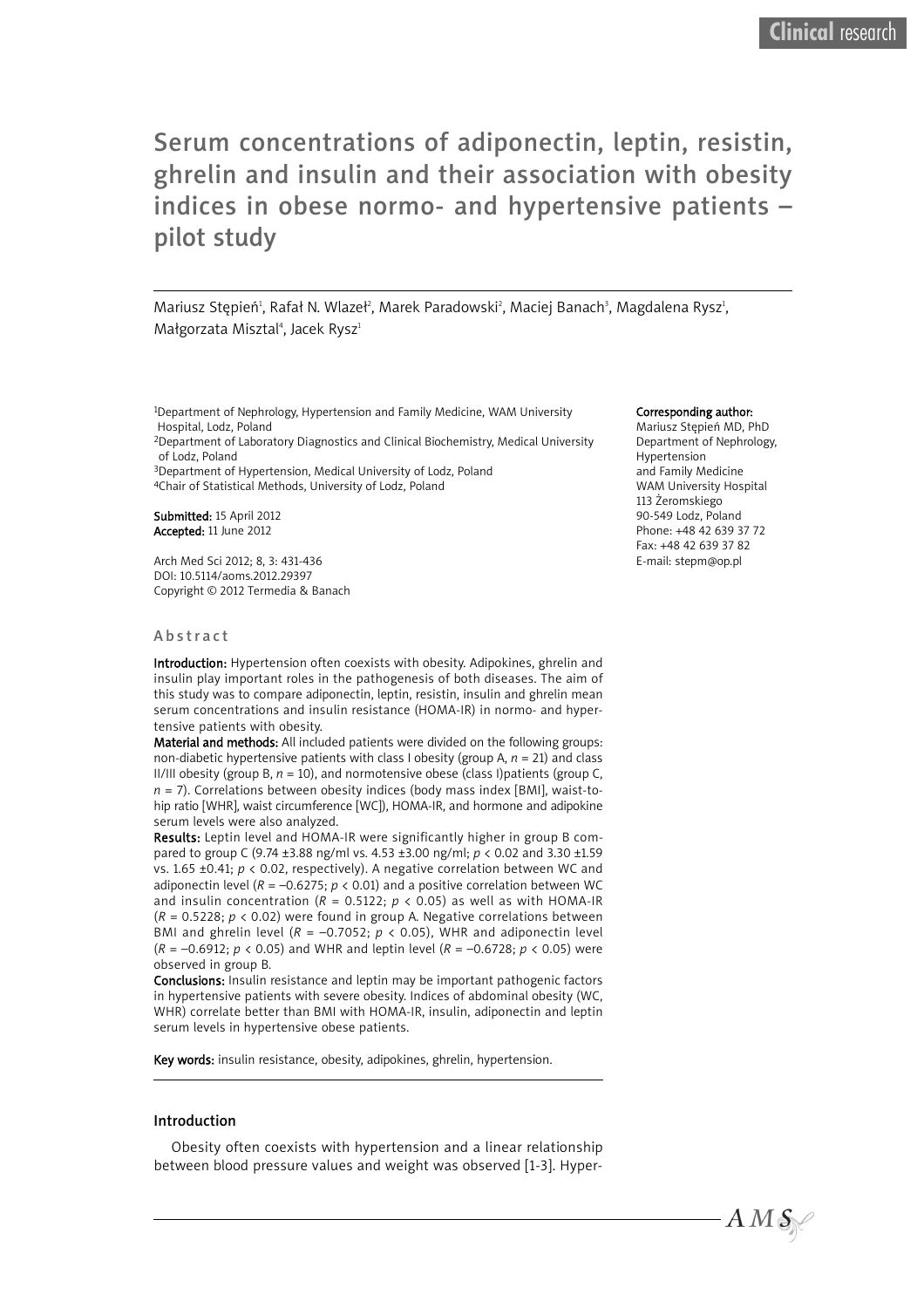tension increases the risk of cardiovascular events such as myocardial infarction, stroke and heart failure in obese patients [3, 4].

Body mass index (BMI), waist-to-hip ratio (WHR) and waist circumference (WC) are the classic obesity parameters. Based on BMI values, obesity is classified into three grades: I (BMI 30-34.9 kg/m<sup>2</sup>), II (BMI 35-39.9 kg/m<sup>2</sup>) and III (BMI  $\geq$  40 kg/m<sup>2</sup>). Abdominal obesity, which is described by WHR and WC, has been shown to be more strongly associated with the risk of cardiovascular events than BMI [3, 5].

Pathogenic mechanisms responsible for the coexistence of hypertension and obesity have not been completely explained yet. Increased sympathetic nervous system activity is postulated as one of the most important factors [3]. Some authors also indicate hormonal and adipokine activity, which may play a role in the pathogenesis of both diseases [3, 6-8].

The importance of insulin resistance in the pathogenesis of hypertension is well established [6, 9]. It has already been shown that obesity leads to the development of insulin resistance and consequently to hyperinsulinemia. Clinical trials (including the San Antonio Heart Study) confirmed hyperinsulinemia as an important risk factor for the development of hypertension [7, 10]. A positive correlation between serum insulin concentrations and blood pressure was observed both in patients with hypertension and in normotensive subjects [7, 11, 12].

Ghrelin is a peptide hormone secreted by the stomach and duodenum and is involved in shortterm regulation of appetite [4, 6, 13, 14]. Ghrelin level in blood rises during fasting and just before a meal and decreases after food intake [13]. It was also observed that ghrelin reduces sympathetic activity [8, 13].

Leptin is an adipokine with complex and multidirectional action, which is secreted mainly by adipose tissue [1, 2, 4, 7, 14-17]. This polypeptide informs the brain about body energy reserves, suppresses appetite and modulates energy consumption [1, 2, 16]. Serum leptin concentration is directly related to the content of adipose tissue [1, 2, 4]. Leptin serum level increases in the postprandial period and decreases during starvation [2, 6, 16]. Moreover, leptin affects lipid metabolism, regulates food intake, modulates taste perception and the feeling of satisfaction after consumption, stimulates the sympathetic nervous system and regulates the metabolism of insulin, glucose and triglycerides [1-4, 6, 14, 16].

Adiponectin is a protein synthesized only by adipocytes [2, 6, 7, 16]. It affects regulation of energy metabolism of the body [2, 8, 9, 16, 18]. Adiponectin has multidirectional biological action. It inhibits hepatic gluconeogenesis, reduces hepatic glucose output and decreases the level of free fatty acids as a result of their oxidation [9, 18, 19]. Moreover, it was shown that this adipokine has complex anti-atherogenic and anti-inflammatory activity [8, 20]. Unlike other adipokines, plasma concentration of adiponectin is inversely correlated with body mass [6, 16, 19].

On the basis of prior animals studies, it was suggested that resistin – a polypeptide produced by adipose tissue – might play an important role in the pathogenesis of insulin resistance [6, 9]. However, other authors did not confirm this finding in humans [8, 20]. Hence the role of resistin in the pathogenesis of insulin resistance remains controversial.

However, the role of adipokines and hormones in the pathogenesis of both hypertension and obesity in coexistence has not been clearly explained yet. Therefore the aim of our preliminary study was to compare cytokine and hormone (insulin, ghrelin) serum levels as well as insulin resistance (assessed by HOMA-IR) between hypertensive patients both with simple (class I) and severe (class II+III) obesity and also normotensive obese (class I) subjects.

#### Material and methods

Thirty-eight out-clinic obese (BMI  $\geq$  30 kg/m<sup>2</sup>) patients of both sexes (11 males, 27 females), aged 51.9 ±13.9 years, were enrolled in the study. Patients were consecutively recruited to the study between the 15<sup>th</sup> of May and the 2<sup>nd</sup> of July 2009.

Patients with diabetes, psychiatric disorders, pregnancy, cancer, stroke, severe hepatic or renal disease and acute cardiovascular events or with a history of abdominal surgery, which could have an impact on abdominal fat distribution, were excluded from the study.

All the subjects, after taking the medical history, had their WC and hip circumferences (HC) measured to calculate WHR. Based on BMI values participants were divided into the following 3 groups: A – hypertensive patients with simple (class I) obesity (BMI 30-34.9 kg/m2, *n* = 21), B – hypertensive patients with severe (class II and III) obesity (BMI  $\geq$  35 kg/m<sup>2</sup>, *n* = 10) and C – normotensive patients with simple (class I) obesity (BMI 30-34.9 kg/m2, *n* = 7).

Serum glucose concentrations were estimated by glucose hexokinase enzymatic assay (Olympus Beckman Coulter, Switzerland) and total levels of ghrelin, adiponectin, leptin, resistin and insulin were measured using ELISA (EMD Merck Millipore Corp., Germany) in fasting venous blood samples (8 ml) collected from the patients. Insulin resistance was estimated by using the homeostasis model assessment (HOMA-IR) index, which was calculated according to the following formula: (fasting insulinemia [μU/ml] × fasting glucose [mmol/l])/22.5 [20]. HOMA-IR values higher than 2.5 were considered as significant for insulin resistance.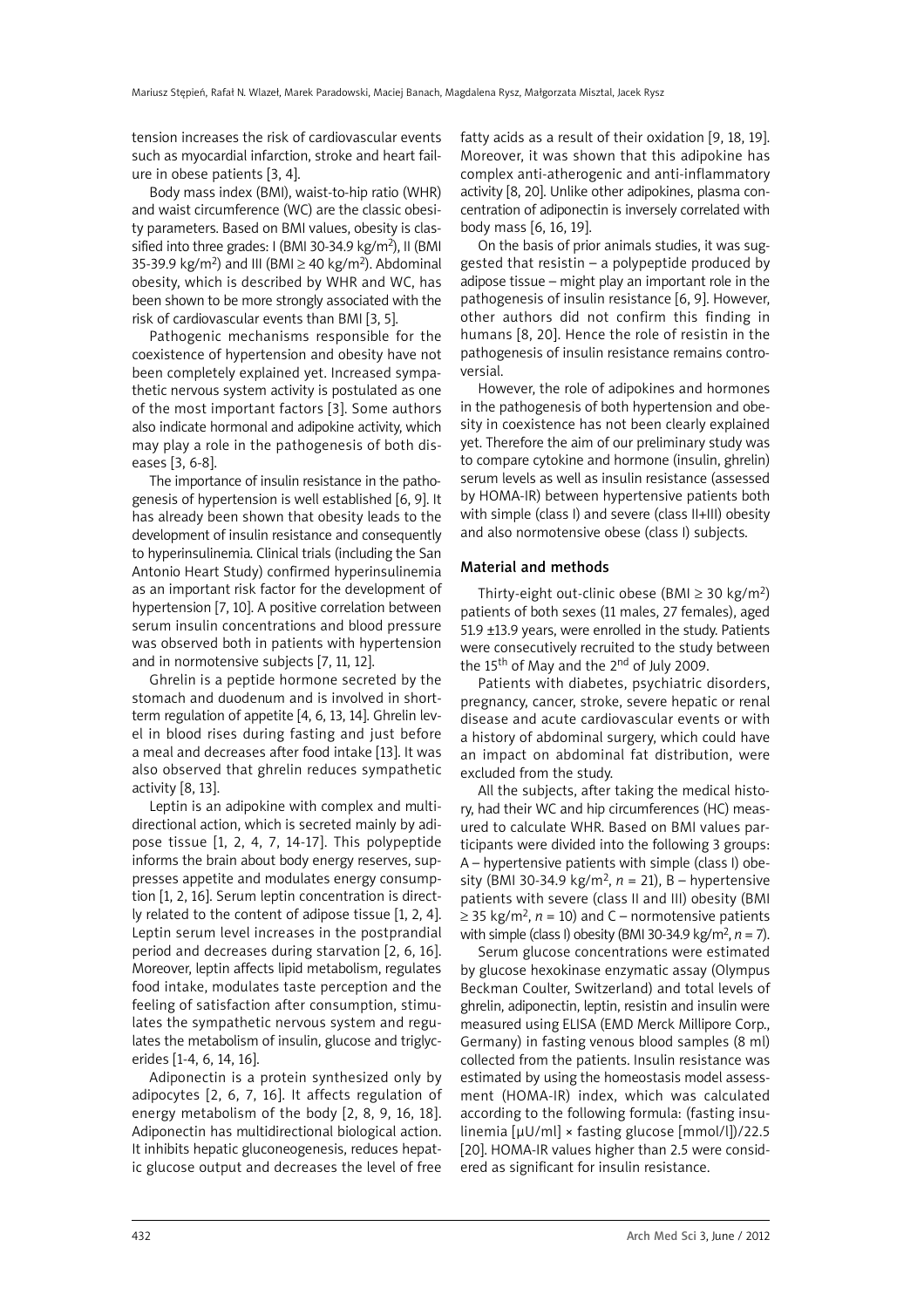The study protocol was approved by the local Bioethics Committee and informed consent was obtained from all the patients.

# Statistical analysis

Statistical analysis was performed using the statistical software statistica PL 7.1 and *p* values < 0.05 were considered as statistically significant.

Fisher's exact test was applied to compare clinical data from Table I. The Shapiro-Wilk test was used to verify whether variable distribution was normal. An ANOVA test (applied when the distribution of the variable in all compared groups was normal) or nonparametric ANOVA Kruskal-Wallis test (applied when the distribution of the variable was not normal in at least one of the compared groups) was used to compare the data in every group.

Patients' demographic and clinical data, mean WC, BMI, WHR and HOMA-IR values, mean serum levels of glucose and insulin, as well as mean serum

| Parameter                           | Study groups, n (%) |              |              |
|-------------------------------------|---------------------|--------------|--------------|
|                                     | A $(n = 21)$        | $B(n = 10)$  | $C(n = 7)$   |
| Age [years]                         | 52.52 ±14.86        | 54.30 ±12.09 | 46.57 ±13.58 |
| Females                             | 15 (71.4%)          | 8 (80%)      | 4 (57.1%)    |
| Stable angina                       | 2 (9.52%)           | 3 (30%)      | 1 (14.3%)    |
| Myocardial<br>infarct               | 4 (19.0%)           |              | 1 (14.3%)    |
| Cardiac failure                     | 6(28.6%)            | 6 (60%)      |              |
| IGT/IFG                             | 1 (4.76%)           | 2 (20%)      |              |
| Hyperuricemia/ 4 (19.0%)<br>gout    |                     | 3 (30%)      |              |
| Hypercholeste- 6 (28.6%)<br>rolemia |                     | 1(10%)       | 2(28.6%)     |
| Hypertriglyce-<br>ridemia           | 5 (23.8%)           | 2 (20%)      | 1 (14.3%)    |
| Combined<br>hyperlipidemia          | 5 (23.8%)           | 3 (30%)      | 2(28.6%)     |
| Hypothyroidism                      | 1(4.76%)            | 1(10%)       |              |
| <b>Diuretics</b>                    | 14 (66.7%)          | 7 (70%)      | 2(28.6%)     |
| <b>ACE</b> inhibitors               | 9 (42.9%)           | 2 (20%)      | 2(28.6%)     |
| Sartans                             | 6(28.6%)            | 3 (30%)      |              |
| $\beta$ -Blockers                   | 9 (42.9%)           | 3 (30%)      | 1 (14.3%)    |
| Calcium<br>antagonists              | 8 (38.1%)           | 3 (30%)      |              |
| $\alpha$ -Blockers                  | 1 (4.76%)           |              |              |
| <b>Statins</b>                      | 8 (38.1%)           | 2 (20%)      | 2 (28.6%)    |
| Fibrates                            | 5(23.8%)            | $1(10\%)$    | 2(28.6%)     |
| Sibutramine                         | 4 (19.0%)           | 3 (30%)      |              |

Table I. Characteristics of study population

*IGT – impaired glucose tolerance, IFG – impaired fasting glucose*

concentrations of adiponectin, resistin, ghrelin and leptin were compared between groups A and C, A and B, and B and C. Moreover, Spearman's rank correlation coefficient was used to estimate the correlation between obesity parameters (BMI, WHR, WC) and HOMA-IR, glucose, insulin, ghrelin, resistin, adiponectin and leptin serum levels.

# Results

Characteristics of the study population are presented in Table I. There were no statistically significant differences of demographic and clinical data between patients from each group (Table I).

Patients in group B had a statistically significantly higher mean BMI value when compared with both groups A and C (38.51 ±2.96 kg/m<sup>2</sup> vs. 32.53  $\pm$ 1.71 kg/m<sup>2</sup>; *p* < 0.00001 and 38.51  $\pm$ 2.96 kg/m<sup>2</sup> vs. 32.49  $\pm$ 2.18 kg/m<sup>2</sup>;  $p < 0.003$ , respectively) and they also had a higher mean WC value when compared to group A (113.30 ±10.09 cm vs. 102.90 ±8.02 cm; *p* < 0.05) (Table II). Mean values of WHR were comparable in all groups of patients. Leptin level and HOMA-IR were significantly higher in group B compared to group C (9.74 ±3.88 ng/ml vs. 4.53 ±3.00 ng/ml; *p* < 0.02 and 3.30 ±1.59 vs. 1.65 ±0.41; *p* < 0.02; respectively) (Table II).

A negative correlation between WC and adiponectin level ( $R = -0.6275$ ;  $p < 0.01$ ) and a positive correlation between WC and insulin concentration (*R* = 0.5122; *p* < 0.05) as well as with HOMA-IR (*R* = 0.5228; *p* < 0.02) were found in group A

Table II. Results obtained in patient groups

| Assessed                                                        | Study groups, mean ± SD |                                          |                 |  |
|-----------------------------------------------------------------|-------------------------|------------------------------------------|-----------------|--|
| feature<br>or parameter                                         | A $(n = 21)$            | $B(n = 10)$                              | $C(n=7)$        |  |
| BM [kg/m <sup>2</sup> ]                                         | $32.53 + 1.71$          | $38.51 + 2.96$ <sup>a,b</sup>            | $32.49 + 2.18$  |  |
| WC [cm]                                                         | $102.90 \pm 8.02^*$     | 113.30 ±10.09 <sup>c</sup> 103.14 ±11.29 |                 |  |
| WHR                                                             | $0.92 + 0.07*$          | $0.91 + 0.09$                            | $0.90 + 0.05$   |  |
| Adiponectin<br>[ng/ml]                                          | 18.18 ±11.93            | $20.61 + 10.26$                          | $17.81 + 7.20$  |  |
| Resistin<br>[ng/ml]                                             | $0.94 \pm 0.46$         | $1.17 + 0.43$                            | $1.02 + 0.50$   |  |
| Ghrelin                                                         | 1239.10                 | 1096.50                                  | 1368.90         |  |
| [pg/ml]                                                         | +325.98                 | $+154.17$                                | $+256.45$       |  |
| Leptin<br>[ng/ml]                                               | $7.32 + 4.20$           | $9.74 + 3.88$ <sup>d</sup>               | $4.53 \pm 3.00$ |  |
| Glucose<br>[mmol/l]                                             | $5.59 + 0.48$           | $5.95 + 0.78$                            | $5.37 + 0.65$   |  |
| Insulin<br>$\lceil \mu \mathsf{U}/\mathsf{m} \mathsf{I} \rceil$ | $9.83 + 5.02$           | $12.73 + 6.31$                           | $6.88 + 1.40$   |  |
| <b>HOMA-IR</b>                                                  | $2.47 + 1.37$           | $3.30 + 1.59e$                           | $1.65 \pm 0.41$ |  |

*ap < 0.00001 vs. A, bp < 0.003 vs. C, cp < 0.05 vs. A, dp < 0.02 vs. C, ep < 0.05 vs. C, \*n = 20*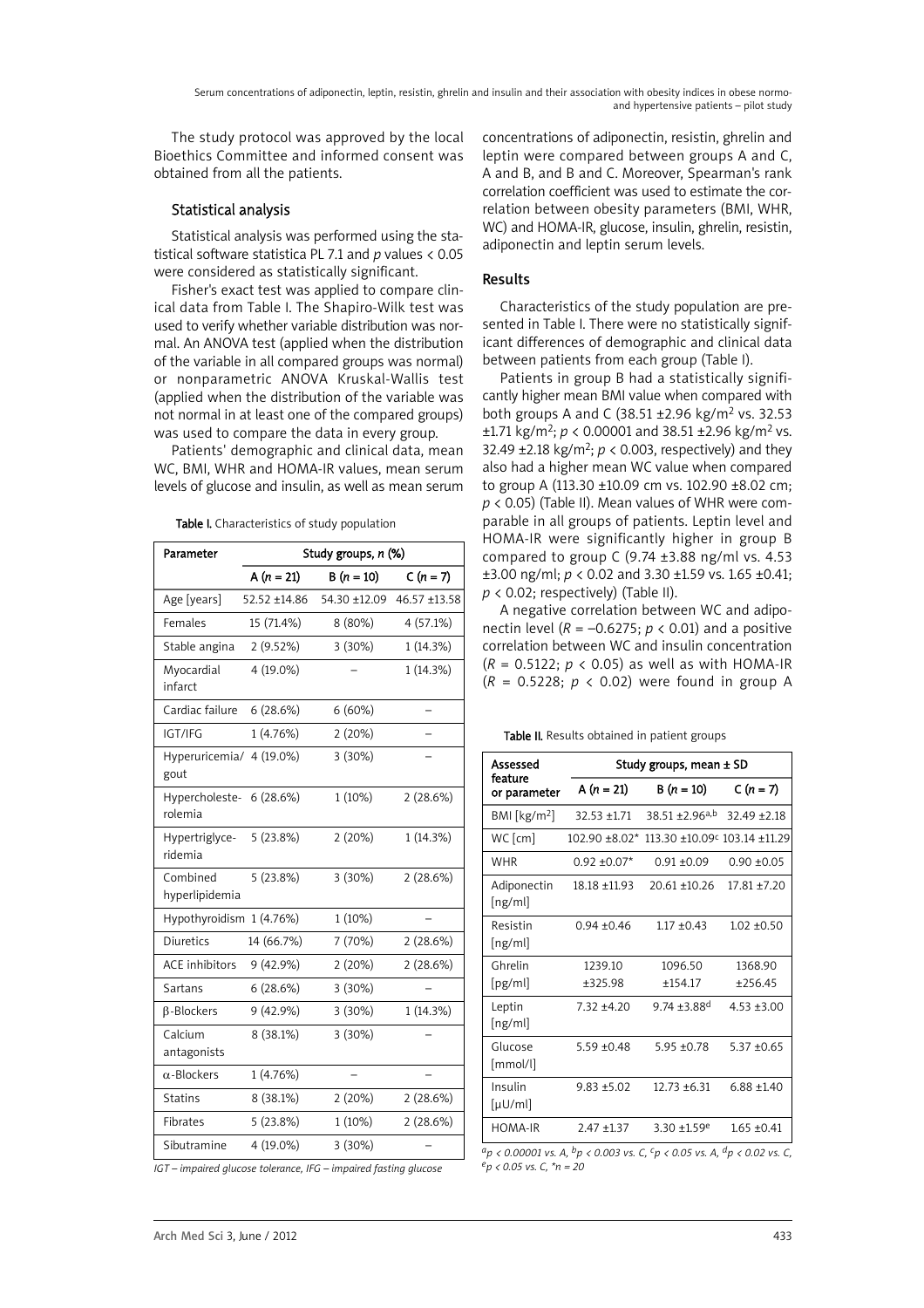Mariusz Stępień, Rafał N. Wlazeł, Marek Paradowski, Maciej Banach, Magdalena Rysz, Małgorzata Misztal, Jacek Rysz

Table III. Correlations between compared parameters in group A

| <b>Parameters</b>         | R         | Value of p |
|---------------------------|-----------|------------|
| BMI & adiponectin         | $-0.1116$ | <b>NS</b>  |
| <b>BMI &amp; resistin</b> | 0.2376    | <b>NS</b>  |
| BMI & ghrelin             | 0.2729    | <b>NS</b>  |
| BMI & leptin              | 0.0320    | <b>NS</b>  |
| BMI & glucose             | 0.2302    | <b>NS</b>  |
| BMI & insulin             | 0.3107    | <b>NS</b>  |
| <b>BMI &amp; HOMA-IR</b>  | 0.3290    | <b>NS</b>  |
| WC & adiponectin          | $-0.6275$ | & 0.01     |
| WC & resistin             | 0.2433    | <b>NS</b>  |
| WC & ghrelin              | 0.0798    | <b>NS</b>  |
| WC & leptin               | $-0.1552$ | <b>NS</b>  |
| WC & glucose              | 0.1729    | <b>NS</b>  |
| WC & insulin              | 0.5122    | & 0.05     |
| WC & HOMA-IR              | 0.5228    | & 0.02     |
| WHR & adiponectin         | $-0.3946$ | <b>NS</b>  |
| WHR & resistin            | $-0.0182$ | <b>NS</b>  |
| WHR & ghrelin             | 0.0448    | <b>NS</b>  |
| WHR & leptin              | $-0.3642$ | <b>NS</b>  |
| WHR & glucose             | 0.0657    | <b>NS</b>  |
| WHR & insulin             | 0.2329    | <b>NS</b>  |
| WHR & HOMA-IR             | 0.2329    | <b>NS</b>  |

Table IV. Correlations between compared parameters in group B

| <b>Parameters</b>         | R         | Value of p |
|---------------------------|-----------|------------|
| BMI & adiponectin         | 0.3161    | <b>NS</b>  |
| <b>BMI &amp; resistin</b> | $-0.1216$ | <b>NS</b>  |
| BMI & ghrelin             | $-0.7052$ | & 0.05     |
| BMI & leptin              | 0.0243    | <b>NS</b>  |
| BMI & glucose             | $-0.0851$ | <b>NS</b>  |
| BMI & insulin             | 0.0547    | <b>NS</b>  |
| <b>BMI &amp; HOMA-IR</b>  | $-0.0182$ | <b>NS</b>  |
| WC & adiponectin          | $-0.2195$ | <b>NS</b>  |
| WC & resistin             | $-0.2500$ | <b>NS</b>  |
| WC & ghrelin              | $-0.3598$ | NS.        |
| WC & leptin               | $-0.3537$ | <b>NS</b>  |
| WC & glucose              | 0.1341    | <b>NS</b>  |
| WC & insulin              | 0.2866    | <b>NS</b>  |
| WC & HOMA-IR              | 0.3171    | NS.        |
| WHR & adiponectin         | $-0.6912$ | & 0.05     |
| WHR & resistin            | $-0.2814$ | <b>NS</b>  |
| WHR & ghrelin             | $-0.0122$ | <b>NS</b>  |
| WHR & leptin              | $-0.6728$ | & 0.05     |
| WHR & glucose             | 0.1468    | <b>NS</b>  |
| WHR & insulin             | 0.0734    | <b>NS</b>  |
| WHR & HOMA-IR             | 0.1223    | <b>NS</b>  |

*NS – not significant*

(Table III). Negative correlations between BMI and ghrelin level (*R* = –0.7052; *p* < 0.05), WHR and adiponectin level ( $R = -0.6912$ ;  $p < 0.05$ ), and WHR and leptin level (*R* = –0.6728; *p* < 0.05) were observed in group B (Table IV). We did not observe any statistically significant correlation between compared parameters in group C (Table V).

## **Discussion**

The results of our preliminary study indicate the important role of leptin in the pathogenesis of hypertension and severe obesity. Leptin serum level in group B was also higher than in hypertensive patients with simply obesity, but the difference did not reach statistical significance. Therefore we suggest that the highest leptin concentration in group B might be associated with both hypertension and degree of obesity. Our findings are in accordance with the results of other studies showing elevated serum leptin levels in obese patients, both hypertensive and normotensive [6, 10-12, 17]. Higher leptin plasma concentrations were also reported in patients with essential hypertension [10-12]. Leptin produced by adipocytes is considered to be a sig*NS – not significant*

nificant factor linking obesity with sympathetic activation [1, 12].

It has been shown that insulin resistance and hyperinsulinemia are important factors participating in the pathogenesis of hypertension in patients with obesity [6, 7, 9]. Obesity is associated mainly with insulin receptor resistance, resulting from the impairment of insulin binding to tissue receptors, especially in adipose tissue and muscles [2, 4, 20]. Hyperinsulinemia, like hyperleptinemia, contributes to activation of the sympathetic nervous system and subsequently to the increase in blood pressure [11, 12, 15, 17]. We found significantly higher HOMA-IR in hypertensive patients with severe obesity than in normotensive obese subjects. This difference could result from both hypertension and the higher degree of obesity in this group. Based on the results of our study we suggest that also visceral obesity should be taken into consideration, because WC was higher in group B than in group C. In previously published data we observed higher WC and leptin serum levels in obese insulin-resistant patients in comparison to obese insulin-sensitive subjects independently of BMI [21]. Thus our obser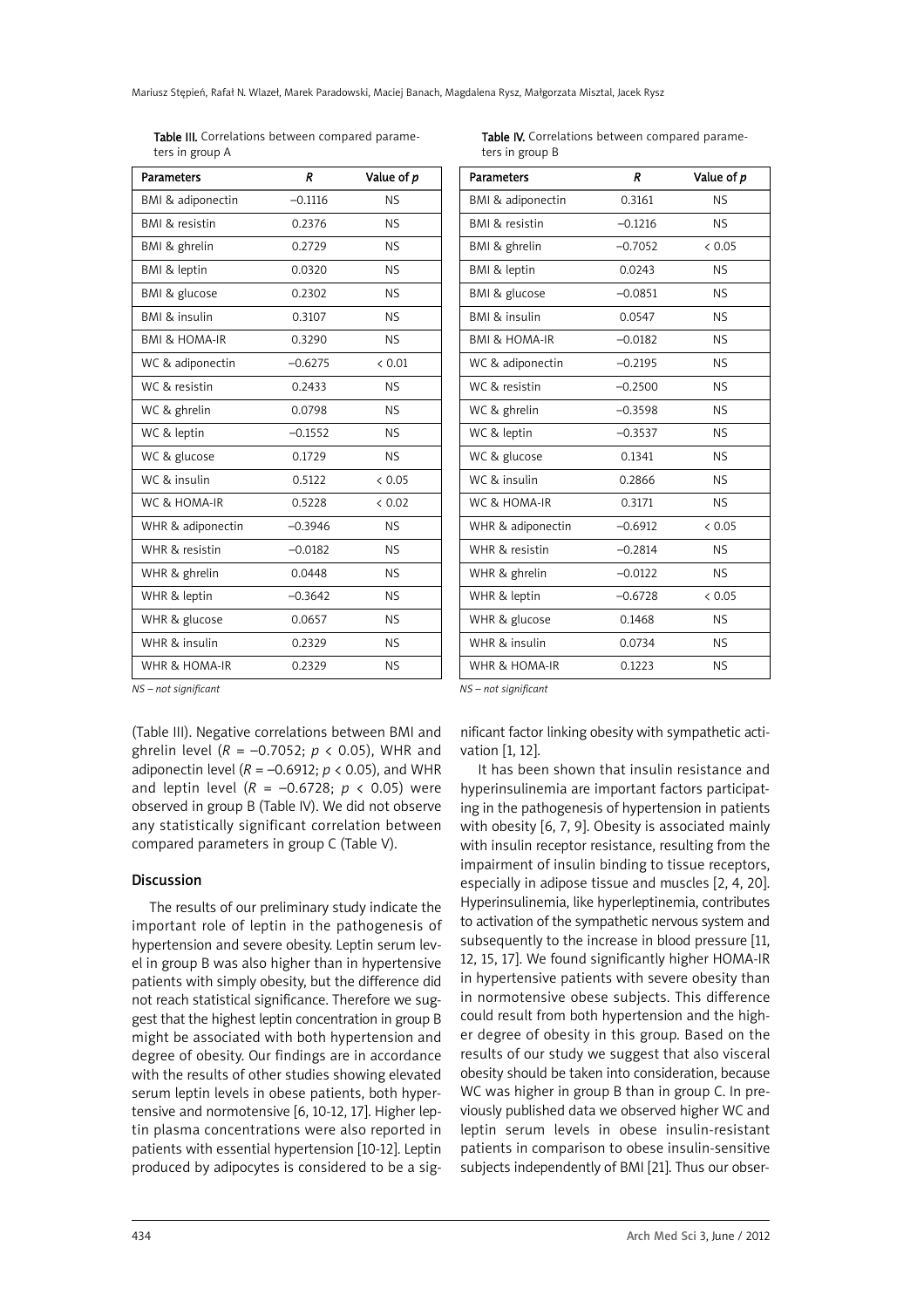vations confirm the importance of insulin resistance in the pathogenesis of hypertension and obesity.

We did not find any significant differences in serum concentrations of other adipokines or ghrelin between the study groups. This could result from the small number of patients included in the study, especially in group C.

Abdominal obesity is often associated with hypertension and the risk of cardiovascular events. Indices of abdominal obesity such as WC and WHR are postulated to be better predictors of cardiovascular risk and mortality than BMI [3, 5, 7]. In our study we noted higher WC in hypertensive patients with severe obesity than in hypertensive patients with simple obesity. The results of our study also revealed that indicators of abdominal obesity, such as WC and WHR, correlated better than BMI with HOMA-IR and serum concentrations of insulin, leptin and adiponectin in obese patients with hypertension. Previously published data showed a strong association between visceral obesity and insulin resistance as well as with serum level of insulin [7]. The negative correlations observed in our study between indicators of abdominal obesity and serum concentration of adiponectin are in agreement with other reports showing an inverse correlation between adiponectin and body fat mass [2, 7, 16, 18, 19].

We observed a negative correlation between WHR and serum concentration of leptin in hypertensive patients with severe obesity, while the leptin serum level was significantly higher in this group in comparison to normotensive patients with simple obesity. Based on data obtained from our study we were unable to explain this observation. Other authors reported a positive correlation between leptin blood concentration and WHR [22]. However, Corica *et al.* found a negative correlation between leptin plasma levels and WHR in obese patients, which is consistent with our findings [23].

In contrast to some previously published data, we did not find any statistically significant positive correlation between leptin serum concentration and BMI [6, 19, 23, 24]. However, Bednarek-Tupikowska *et al.* as well as Minocci *et al.* did not find any correlation between leptin concentration in blood and BMI, which is in accordance with the results of our study [21, 25].

Previous studies have shown a negative correlation between ghrelin level in blood and BMI and WC [26, 27]. Lower levels of serum ghrelin were observed in obese normotensive women, while higher levels were reported in obese women with hypertension [28, 29]. Nevertheless, based on the results obtained from our study, obesity could seem to be a stronger determinant of ghrelin secretion than hypertension, since ghrelin serum levels were reduced in the patients with BMI > 35 kg/m<sup>2</sup> regardless of the coexistence of hypertension, Table V. Correlations between compared parameters in group C

| <b>Parameters</b>        | R         | Value of p |
|--------------------------|-----------|------------|
| BMI & adiponectin        | 0.0000    | <b>NS</b>  |
| BMI & resistin           | $-0.5714$ | <b>NS</b>  |
| BMI & ghrelin            | 0.1429    | <b>NS</b>  |
| BMI & leptin             | 0.2143    | <b>NS</b>  |
| BMI & glucose            | 0.4286    | <b>NS</b>  |
| <b>BMI &amp; insulin</b> | 0.4286    | <b>NS</b>  |
| <b>BMI &amp; HOMA-IR</b> | 0.5357    | <b>NS</b>  |
| WC & adiponectin         | $-0.5225$ | <b>NS</b>  |
| WC & resistin            | $-0.5586$ | <b>NS</b>  |
| WC & ghrelin             | $-0.3243$ | <b>NS</b>  |
| WC & leptin              | 0.1261    | <b>NS</b>  |
| WC & glucose             | 0.3964    | <b>NS</b>  |
| WC & insulin             | 0.5946    | <b>NS</b>  |
| WC & HOMA-IR             | 0.6667    | <b>NS</b>  |
| WHR & adiponectin        | $-0.5357$ | <b>NS</b>  |
| WHR & resistin           | $-0.3571$ | <b>NS</b>  |
| WHR & ghrelin            | $-0.3214$ | <b>NS</b>  |
| WHR & leptin             | $-0.0357$ | <b>NS</b>  |
| WHR & glucose            | 0.6071    | <b>NS</b>  |
| WHR & insulin            | 0.5357    | <b>NS</b>  |
| WHR & HOMA-IR            | 0.7500    | <b>NS</b>  |

*NS – not significant*

although this difference did not reach statistical significance. A similar association was noted by other authors [8]. Our results confirm the negative correlation between ghrelin and BMI in hypertensive patients with severe obesity, but we did not observe such a relationship for WC or WHR.

The study has some important limitations. The patient groups were small and therefore some results could not reach or were bordering on statistical significance. Also we could not evaluate sex-dependent differences in both groups because of too few patients, especially in group C. Therefore further detailed studies based on a larger population are needed for a more comprehensive evaluation [28-36].

In conclusion, data obtained from our study indicate that insulin resistance and leptin may be important pathogenic factors in hypertensive patients with severe obesity. Indices of abdominal obesity correlate better than BMI with HOMA-IR and with insulin, adiponectin and leptin serum levels in hypertensive obese patients.

## Acknowledgments

The authors thank Dr. Anna Gluba for help in translating the text of this article. The authors